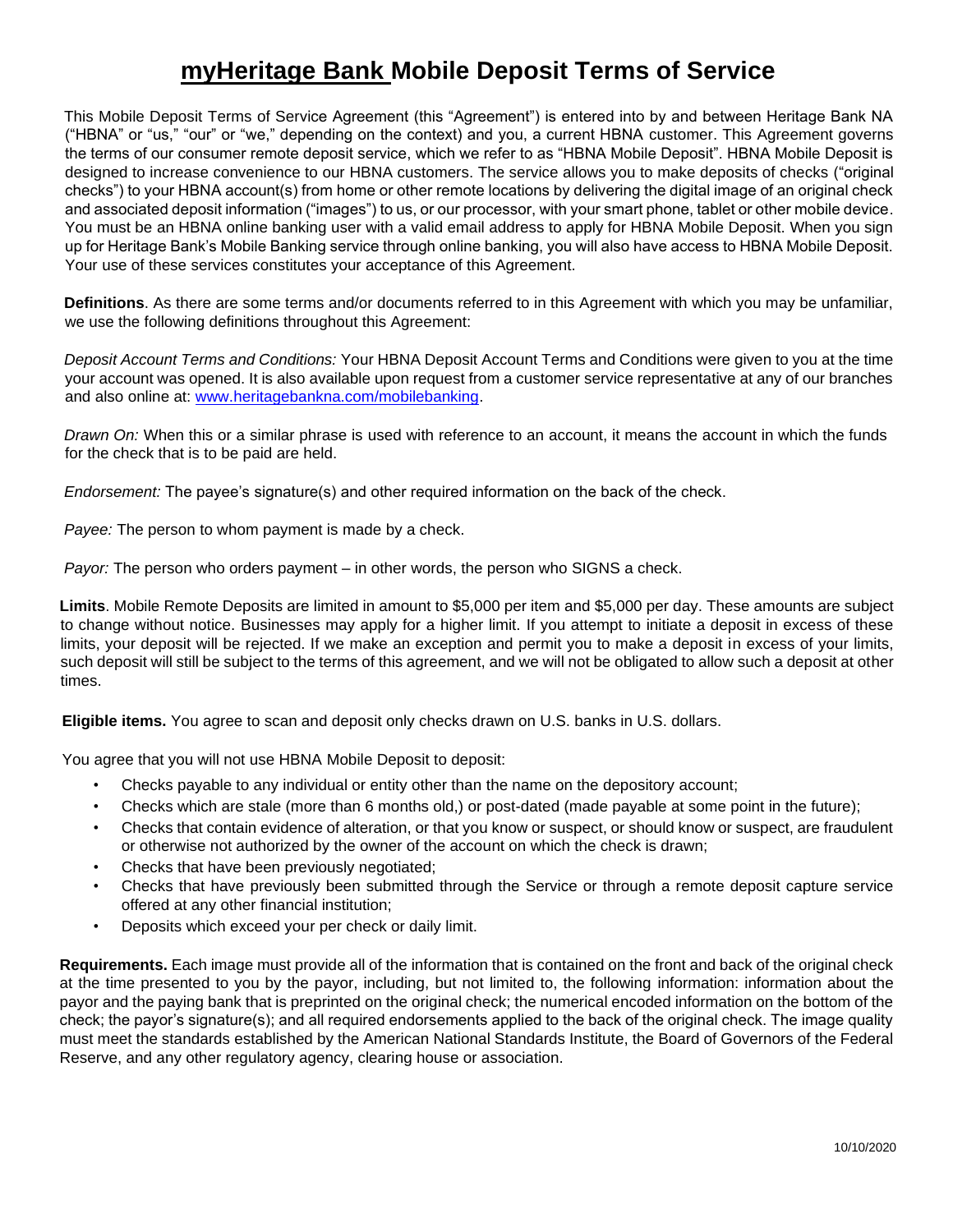Checks presented through the Service must be deposited to an account in the name of the payee. If the check is made payable to you and another payee, both of you must endorse the check, and it must be deposited into an HBNA joint account owned by both of you. If the check is payable to you or another payee, or if the check lists two payees and does not specify "or", either of you may endorse the check and deposit it into any HBNA account for which the person endorsing the check is an authorized party. As described in your Account Agreement, we may not accept checks with multiple endorsements for deposit unless we are able to verify each endorsement.

Endorsements must be made on the back of the check within 1½ inches from the top edge. Your endorsement must include your signature, the Business name, if depositing a check payable to a busines, the account number and the words "FOR MOBILE DEPOSIT ONLY AT HERITAGE BANK". Any loss we incur from a delay or processing error resulting from an irregular endorsement or other markings by you will be your responsibility.

**Receipt of Deposit.** All images processed for deposit through HBNA Mobile Deposit will be treated as "deposits" under your current Account Agreement with us and will be subject to all terms of the Account Agreement. When we receive an image, we will only notify you only if a deposit is rejected. The image is not deemed "received" by us until it is posted to your account at the end of the business day. Acceptance within the HBNA Mobile Deposit application does not mean that the image is free of errors or will be accepted for deposit. We are not responsible for any image we do not receive.

Following receipt, we may process the image by preparing a "substitute check" or using the image to clear the item.

We reserve the right to reject any deposit made through HBNA Mobile Deposit, which fails to satisfy any of our processing requirements, as determined by us in our sole discretion. We will notify you of rejected images. Reasons for rejection may include any of the following: incomplete or missing endorsement; illegible check or poor image quality; altered check; or duplicate check. This list is a list of examples only and is not a list of all of the reasons that an image of a check may be rejected.

**Original checks.** After you receive confirmation that we have received an image, you must securely store the original check for thirty (30) days after transmission to us and make the original check accessible to us at our request. We may request to view the original check for a variety of reasons, such as we have concerns with the accuracy or validity of the image. Upon our request, and within five (5) business days, you must deliver to us, at your expense, the original check. If you do not provide the original check in a timely manner, the deposit in question will be reversed from your account. At the end of this thirty (30) day period, you must destroy the original check by first marking it "VOID" and then destroying it by cross-cut shredding or another commercially acceptable means of destruction. After destruction of an original check, the image will be the sole evidence of the original check.

You agree that you will never re-present the original check. You understand that you are responsible if the original check is ever presented again for payment.

**Returned Deposits.** As with any non-cash deposit, credit to your account for any check deposited using HBNA Mobile Deposit is provisional. If an original check deposited through HBNA Mobile Deposit is dishonored, rejected or otherwise returned unpaid for any reason, including without limitation issues relating to the quality of the image that you have transmitted to us, you will receive an image, reproduction or substitute of the original check and we will charge the deposit amount back to your account. As with any returned item, you will be responsible for reimbursing us for all loss, cost, damage or expense caused by or relating to the processing of the returned item. You are prohibited from attempting to deposit or otherwise negotiate an original check through HBNA Mobile Deposit if it has been charged back to you. You may be able to negotiate a returned item in person and should speak to a customer service representative at any of our branches if you require such assistance. As described in your Account Agreement, if you deposit a check that is returned to HBNA for any reason, including insufficient funds of the payor, we may "set off" the amount of the returned item. We may "set off" by debiting the account into which you deposited the returned item or by transferring funds from another HBNA account held by you. We may do so whether or not the reason for the returned item was presented to us on a timely basis.

Your Warranties. You make the following warranties and representations with respect to each image you transmit to us using HBNA Mobile Deposit:

• Each image is a true and accurate rendition of the front and back of the original check, without any alteration, and the payer of the check has no defense against payment of the check.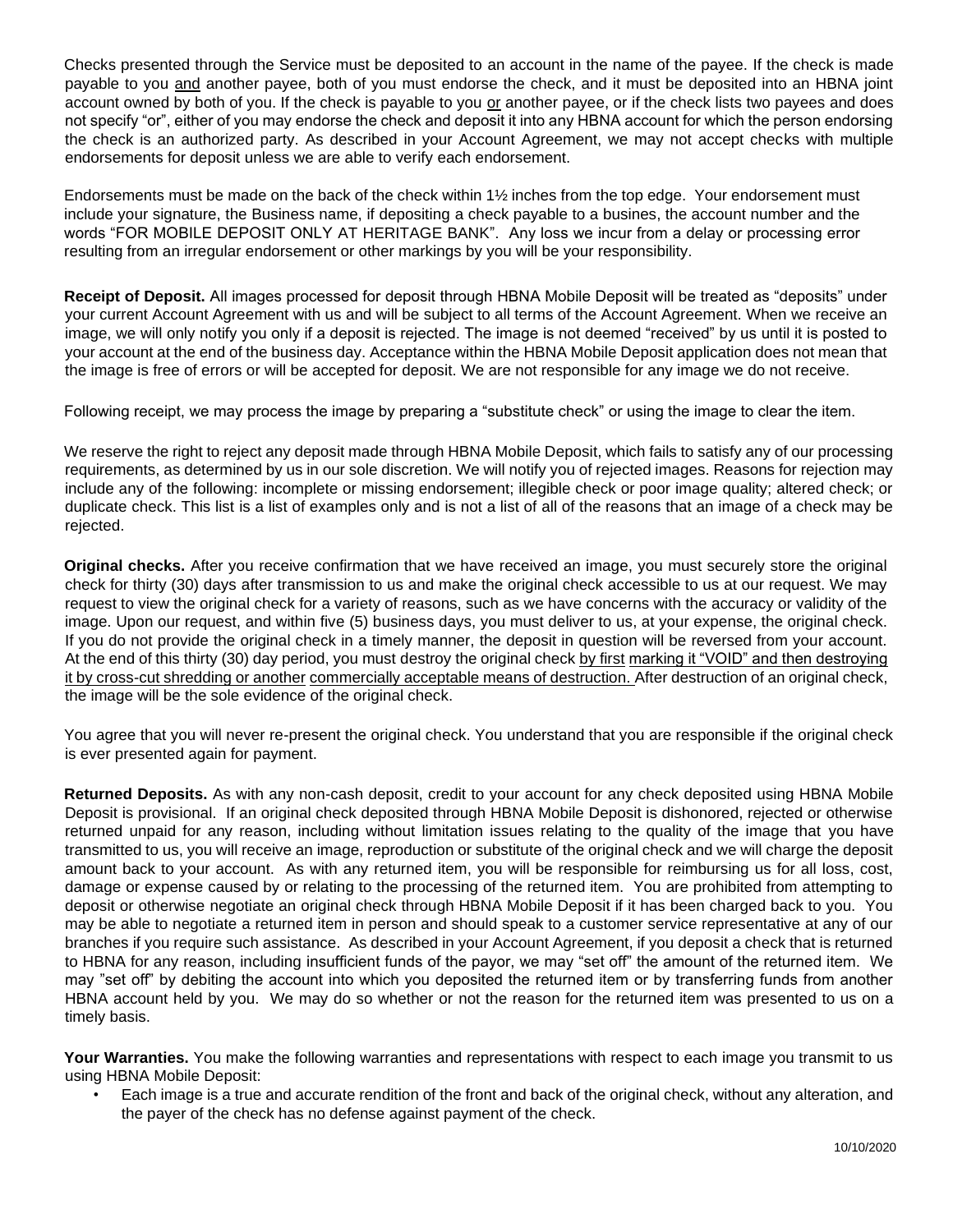- The amount, payee(s), signature(s), and endorsement(s) on the image and on the original check are legible, genuine, and accurate.
- You will not deposit or otherwise endorse to a third party the original check. No person will receive a transfer, presentment, return of, or otherwise be charged for, the original check or a paper or electronic representation of the original check, such that the person will be asked to make payment based on an item that has already been paid.
- There are no other duplicate images of the original check, other than a non-negotiable photocopy which may be kept for recordkeeping purposes.
- The original check was authorized by the payer in the amount stated on the original check and to the payee(s) stated on the original check.
- You are authorized to enforce and obtain payment of the original check.
- You have possession of the original check and no party will submit the original check for payment.
- You will notify us immediately if you learn of any loss or theft of the original check.

With respect to each image, you make to us all representations and warranties that we also make, or are deemed to make, to any party pursuant to law, regulation or clearinghouse rule. You agree that files and images transmitted to us will contain no viruses or any other disabling features that may have an adverse impact on our network, data, or related systems.

**Compliance with Law.** You will use HBNA Mobile Deposit for lawful purposes and in compliance with all applicable laws, rules and regulations. You warrant that you will only transmit images of original checks for deposit and that you have handled the original checks in accordance with applicable laws, rules and regulations.

**HBNA Mobile Deposit Unavailability.** HBNA Mobile Deposit may be temporarily unavailable due to system maintenance or technical difficulties, including those of the Internet service provider, cellular service provider and/or Internet software. In the event that HBNA Mobile Deposit is unavailable, you may deposit original checks at our branches or by mailing the original check to: Heritage Bank NA, P.O. Box 1124, Willmar, MN 56201.

**Funds Availability.** Deposits made through HBNA Mobile Deposit are subject to our Funds Availability Policy. Our general policy is to make funds from a check deposit available for withdrawal on the day we receive your deposit. In some cases, we may delay the availability of your deposit. Then, the funds will generally be available by the seventh business day after the deposit. Although HBNA Mobile Deposit utilizes technology as a delivery method, checks deposited through this service are processed in the same manner as a paper deposit you would make at a branch or ATM and are NOT considered "electronic direct deposits" for purposes of funds availability. To assist you in understanding the availability of your deposit, please note that deposits made through HBNA Mobile Deposit will considered to be made in Willmar, Minnesota with a 6:00 P.M. Central cut-off time. Any deposit made through HBNA Mobile Deposit received before 6:00 P.M. Central on a business day will be credited to your account the same day. Deposits made through HBNA Mobile Deposit which are received after 6:00 P.M. and any such deposits received on holidays or days that are not our business days, will be credited to your account on the following business day.

**Business Days.** For determining the availability of your deposits, every day is a business day, except Saturdays, Sundays and federal holidays.

**HBNA Mobile Deposit Security**. You agree you will complete each deposit via HBNA Mobile Deposit promptly. If you are unable to complete your deposit promptly, you will ensure that your mobile device remains securely in your possession until the deposit has been completed. It is your responsibility to take all necessary steps to safeguard against unauthorized deposits. You must notify us immediately by telephone at (800) 344-7048 and with written confirmation if you learn of any loss or theft of original checks. You agree to ensure the safety and integrity of original checks from the time of receipt until the time of destruction. If warranted in our reasonable judgment, we may audit and monitor you, and you agree to cooperate with us to permit such monitoring to confirm that you have satisfied your obligations under this Agreement.

**Errors in Transmission.** By using these services, you accept the risk that an item may be intercepted or misdirected during transmission. HBNA bears no liability to you or others for any such intercepted or misdirected items or information disclosed through such errors.

10/10/2020 Your Responsibility. You are solely responsible for the quality, completeness, accuracy, validity and integrity of any image transmitted to us using HBNA Mobile Deposit. You are solely responsible if you intentionally or unintentionally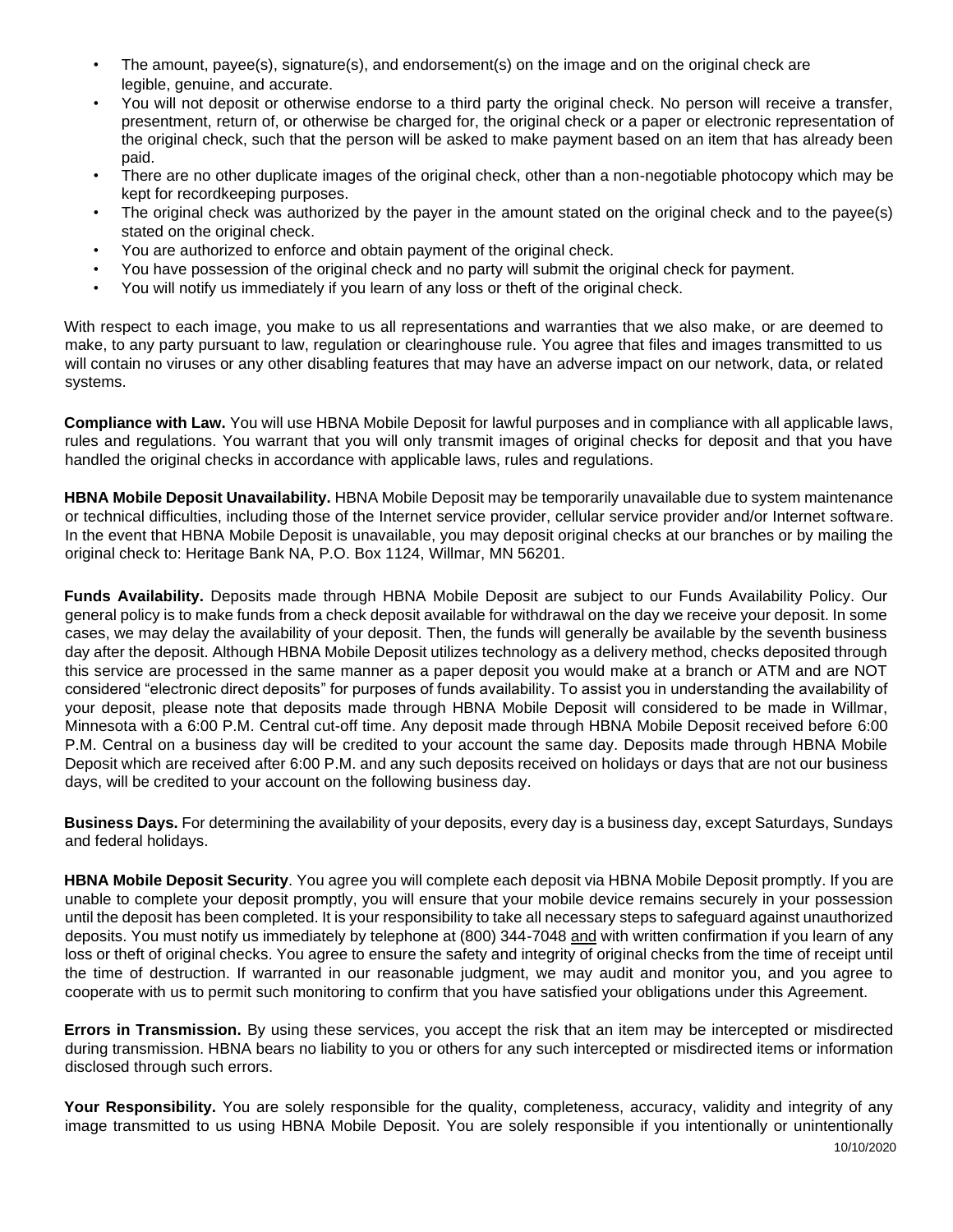submit fraudulent, inaccurate, incorrect, illegible or otherwise improper or unusable images to us. You are also solely responsible if HBNA Mobile Deposit is used by any person other than you, whether or not you have authorized such other person, to submit fraudulent, unauthorized, inaccurate, incorrect, illegible or otherwise improper or unusable images to us.

In addition, you agree that you will not modify, change, alter, translate, create derivative works from, reverse engineer, disassemble or decompile, copy or reproduce all or any part of, or interfere or attempt to interfere with, the technology or service included in or associated with HBNA Mobile Deposit. We and our technology partners retain all rights, title and interests in and to all services, technology, software and hardware included in or associated with HBNA Mobile Deposit.

**Accountholder's Indemnification Obligation.** You understand and agree that you are required to indemnify us and all of our affiliates, officers, employees and agents and hold us and all of our affiliates, officers, employees and agents harmless from and against any and all claims, actions, damages, liabilities, costs and expenses, including reasonable attorneys' fees and expenses, arising from your use of HBNA Mobile Deposit and/or any breach of the terms and conditions of this Agreement. You understand and agree that this paragraph shall survive the termination of this Agreement.

You understand and agree that you are required to indemnify our technology partners and hold harmless their affiliates, officers, employees and agents against any third party claims, suits, proceedings, actions or demands, including claims of another financial institution, business entity or governmental authority, and all losses, liabilities, damages, fines, penalties, costs and expenses, including court costs and reasonable attorney fees and expenses, arising from such claims, to the extent such claim is related to us or your use of HBNA Mobile Deposit or our technology partners' applications relating thereto, unless such claim directly results from an action or omission made by our technology partners in bad faith. You understand and agree that this paragraph shall survive the termination of this Agreement.

**DISCLAIMER OF WARRANTIES**. YOU AGREE THAT YOUR USE OF HBNA MOBILE DEPOSIT AND ALL INFORMATION AND CONTENT (INCLUDING THAT OF THIRD PARTIES) IS AT YOUR RISK AND IS PROVIDED ON AN "AS IS" AND "AS AVAILABLE" BASIS. WE DISCLAIM ALL WARRANTIES OF ANY KIND AS TO THE USE OF HBNA MOBILE DEPOSIT, WHETHER EXPRESS OR IMPLIED, INCLUDING, BUT NOT LIMITED TO THE IMPLIED WARRANTIES OF MERCHANTABILITY, FITNESS FOR A PARTICULAR PURPOSE AND NONINFRINGEMENT. WE MAKE NO WARRANTY THAT HBNA MOBILE DEPOSIT WILL MEET YOUR REQUIREMENTS OR WILL BE UNINTERRUPTED, TIMELY, SECURE, OR ERROR-FREE. WE MAKE NO WARRANTY THAT THE RESULTS THAT MAY BE OBTAINED USING HBNA MOBILE DEPOSIT WILL BE ACCURATE OR RELIABLE OR THAT ANY ERRORS IN HBNA MOBILE DEPOSIT OR ANY OF THE TECHNOLOGY RELATED THERETO WILL BE CORRECTED.

**LIMITATION OF LIABILITY**. YOU AGREE THAT WE WILL NOT BE LIABLE FOR ANY DIRECT, INDIRECT, INCIDENTAL, SPECIAL, CONSEQUENTIAL OR EXEMPLARY DAMAGES, INCLUDING, BUT NOT LIMITED TO, DAMAGES FOR LOSS OF PROFITS, GOODWILL, USE, DATA OR OTHER LOSSES INCURRED BY YOU OR ANY THIRD PARTY ARISING FROM OR RELATED TO THE USE OF, INABILITY TO USE, OR THE TERMINATION OF THE USE OF, HBNA MOBILE DEPOSIT REGARDLESS OF THE FORM OF ACTION OR CLAIM (WHETHER CONTRACT, TORT, STRICT LIABILITY OR OTHERWISE), EVEN IF WE HAVE BEEN INFORMED OF THE POSSIBILITY THEREOF, EXCEPT AS OTHERWISE REQUIRED BY LAW.

**Amendments and Termination**: We may restrict and/or cancel, without prior notice, your ability to use the HBNA Mobile Deposit system if we notice any suspicious activity. Under such circumstances, your service will not be reinstated until such problems are resolved. You may terminate this service anytime by sending a written request by electronic mail to: HBOnlineService@HeritageBankNA.com, or by first class mail to: Heritage Bank NA, Deposit Services Department, P.O. Box 1124, Willmar, MN 56201. Termination by either party will not affect your obligations under this Agreement, even if we allow a transaction to be completed after the termination of this Agreement. HBNA reserves the right, in its sole discretion, to change, modify, add, or remove portions from the Services. We will notify you of any material change via email, text message, or on our website(s) by providing a link to the revised Agreement or by an online secure message. You will be prompted to Accept or reject any material change to this agreement the next time you use the Service after HBNA has made the change. Further, you will be deemed to accept any changes to this Agreement if you continue to maintain and use HBNA Mobile Deposit, which continuing maintenance and use must occur after you have received any required notice, if applicable.

**Severability.** To the extent permitted by applicable law, the parties hereby waive any provision of law that would render any clause of this Agreement invalid or otherwise unenforceable in any respect. In the event that a provision of this